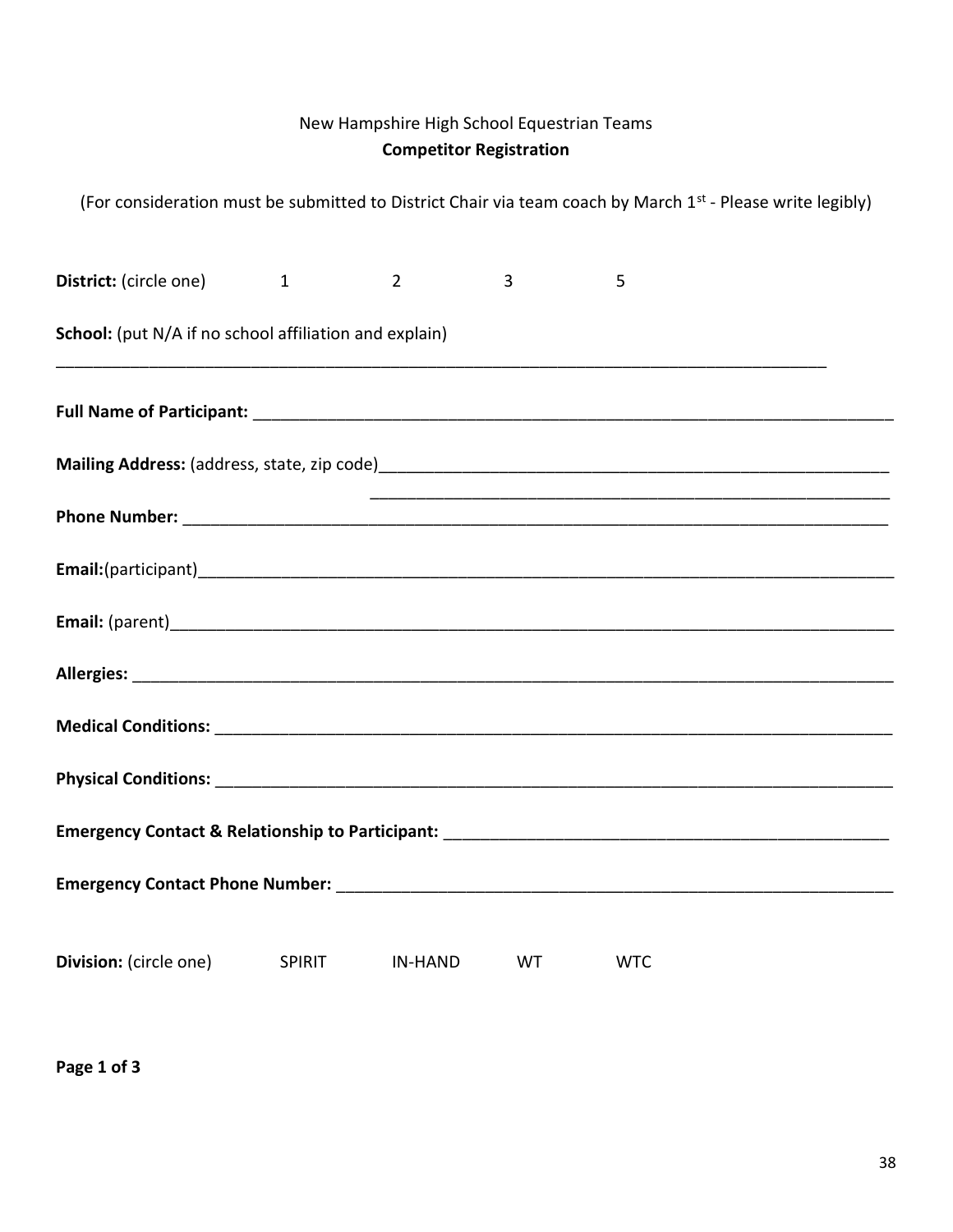## Code of Conduct:

As a participant associated with NHHSET, I understand the goal is to endorse and promote the values and conduct expected. My signature below signifies that I have read, completely understand and agree to adhere to the NHHSET Code of Conduct Standards and will accept the consequences of noncompliance as outlined in the Violation Procedures. By my signature at the bottom of this form, I agree that entry and participation in New Hampshire High School Equestrian Teams activities:

- Is made at my own risk, and that the officers, management, its agents, or facilities assume no responsibility for accidents or injuries
- Is subject to the standards, policies, rules and bylaws of the high school and New Hampshire High School Equestrian Teams
- Waives all claims against New Hampshire High School Equestrian Teams, its officers, management, agents or facilities
- ❏ My parents and I agree to the Code of Conduct & Release Form Parent Initials: \_\_\_\_\_\_\_\_\_\_\_\_ Participant Initials: \_\_\_\_\_\_\_\_\_\_\_\_

### Rabies and Coggins:

I agree that in order to unload my horse at a show facility or practice site I must provide or have provided proof of a rabies vaccination and negative coggins test within one year of the event date

❏ My parents and I agree to the Rabies and Coggins Testing Parent Initials: example and Participant Initials:  $\blacksquare$ 

#### Health Release:

As parent or guardian, if my child needs medical attention, I understand every effort will be made to contact me. I hereby give permission to the medical personnel selected by New Hampshire High School Equestrian Teams, to secure emergency treatment for my child. I will assume all financial obligations incurred if not covered by my private insurance.

- ❏ I Agree Parent Initials: \_\_\_\_\_\_\_\_\_\_\_\_
- ❏ I do not personally have insurance, but I understand my child must be covered by insurance before he/she can participate in New Hampshire High School Equestrian Teams events or practices.
- ❏ I Agree Parent Initials: \_\_\_\_\_\_\_\_\_\_\_\_

Page 2 of 3